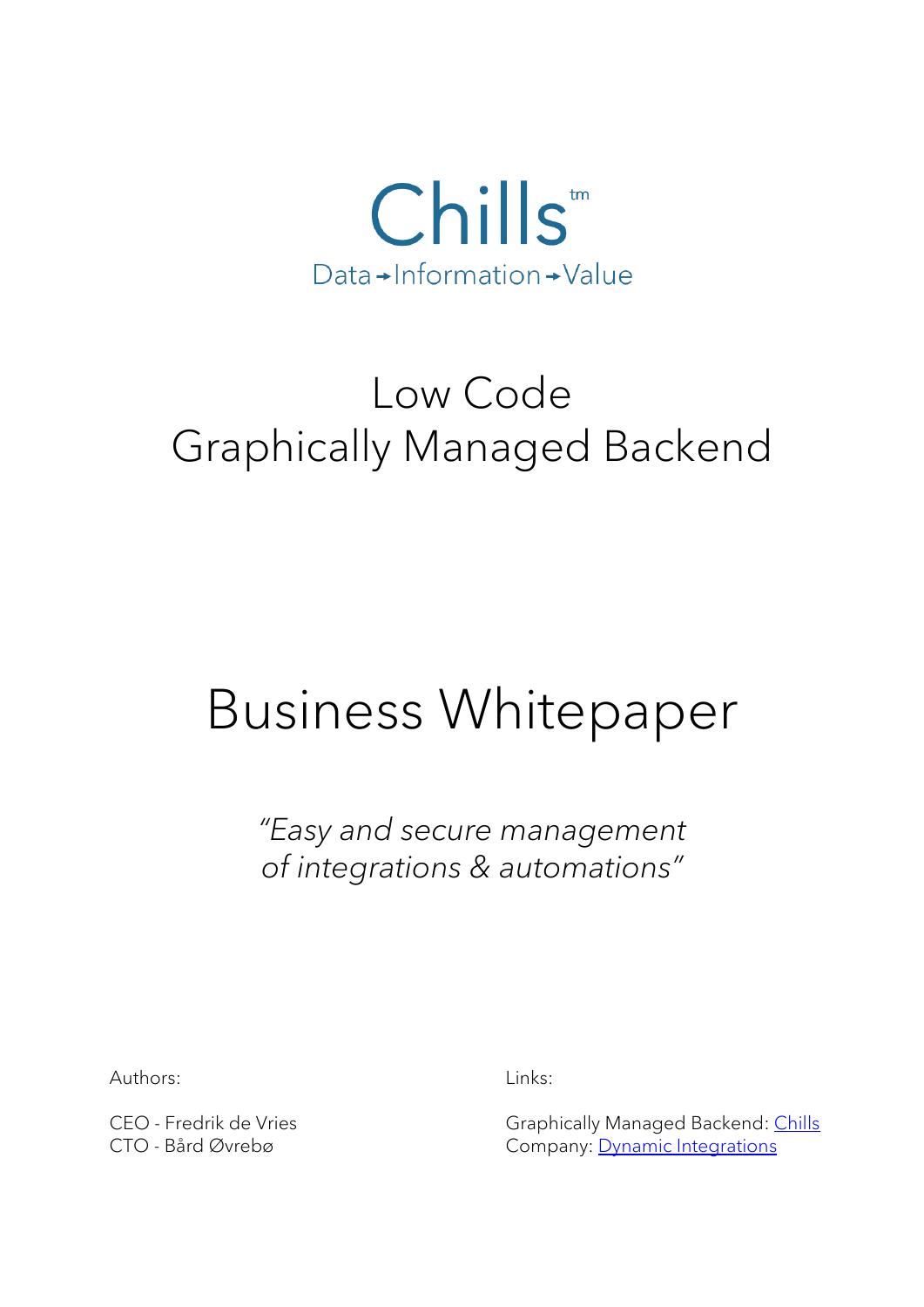

## **CONTENTS**

| 4. FROM A FRAGEMENTED TO AN INTEGRATED ORGANISATION6   |  |
|--------------------------------------------------------|--|
|                                                        |  |
| 6. THREE LEVELS OF LOW CODING REPLACING HARD CODING  8 |  |
|                                                        |  |
|                                                        |  |
|                                                        |  |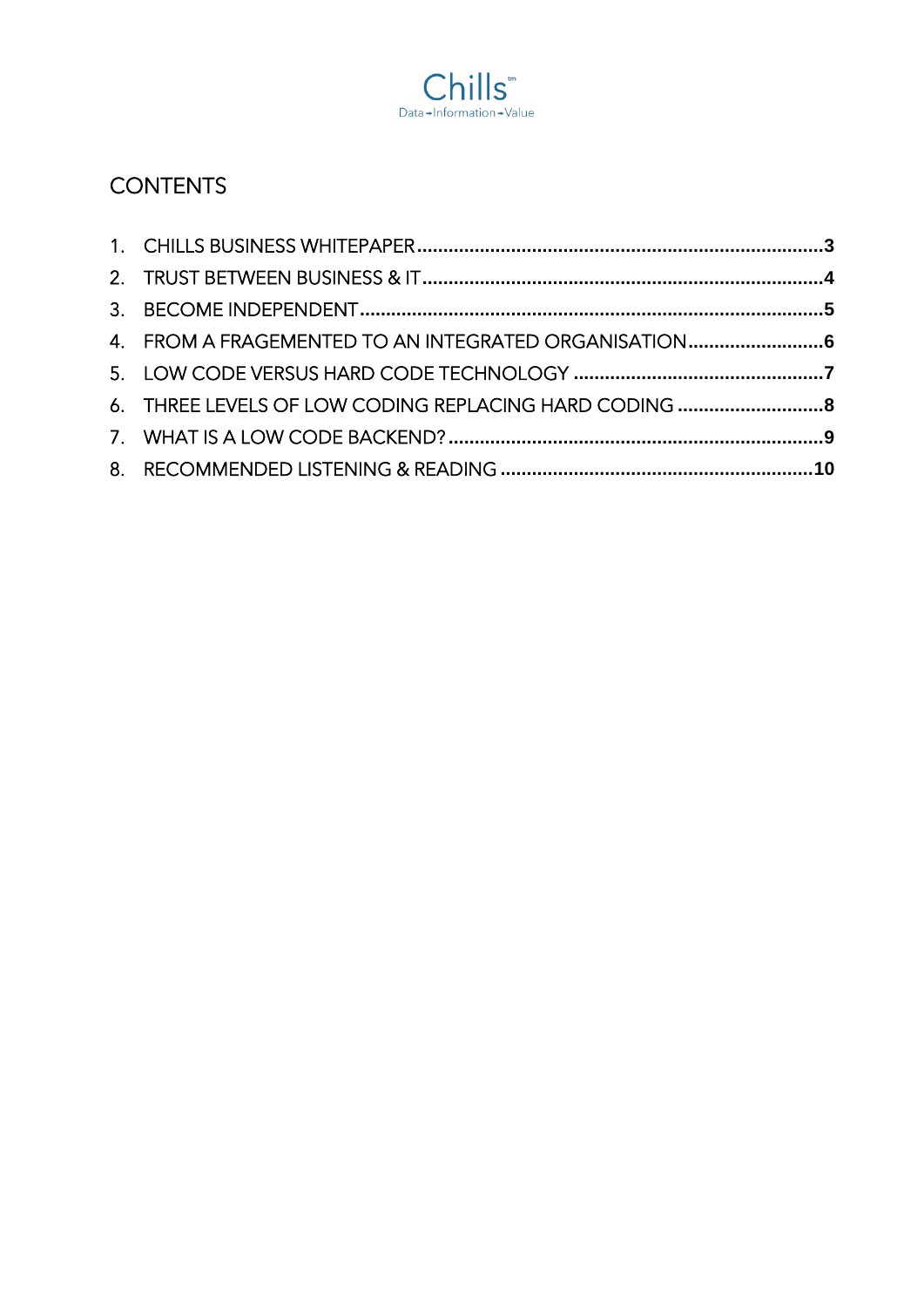

## <span id="page-2-0"></span>1. CHILLS BUSINESS WHITEPAPER

Chills offers simplified data management on a Backend as a Service. Centralising integrations and controlling data flows results in reliable information. Quality information gives the business insights how markets are changing and trust to initiate organisational changes, improving your market position.



Application integrations enable organisation dataflow, the first step towards digitalisation. New low code technology simplifies these integrations, requiring limited programming skills, therefor reducing integration costs substantially. Maintenance of every individual integration is done on the Chills backend.

The backend advantages explained in this whitepaper:

- Trust between Business & IT
- Become independent
- From a fragmented to an integrated organisation
- From hard code to low code technology
- Three levels low code replacing hard code
- What is a low code backend?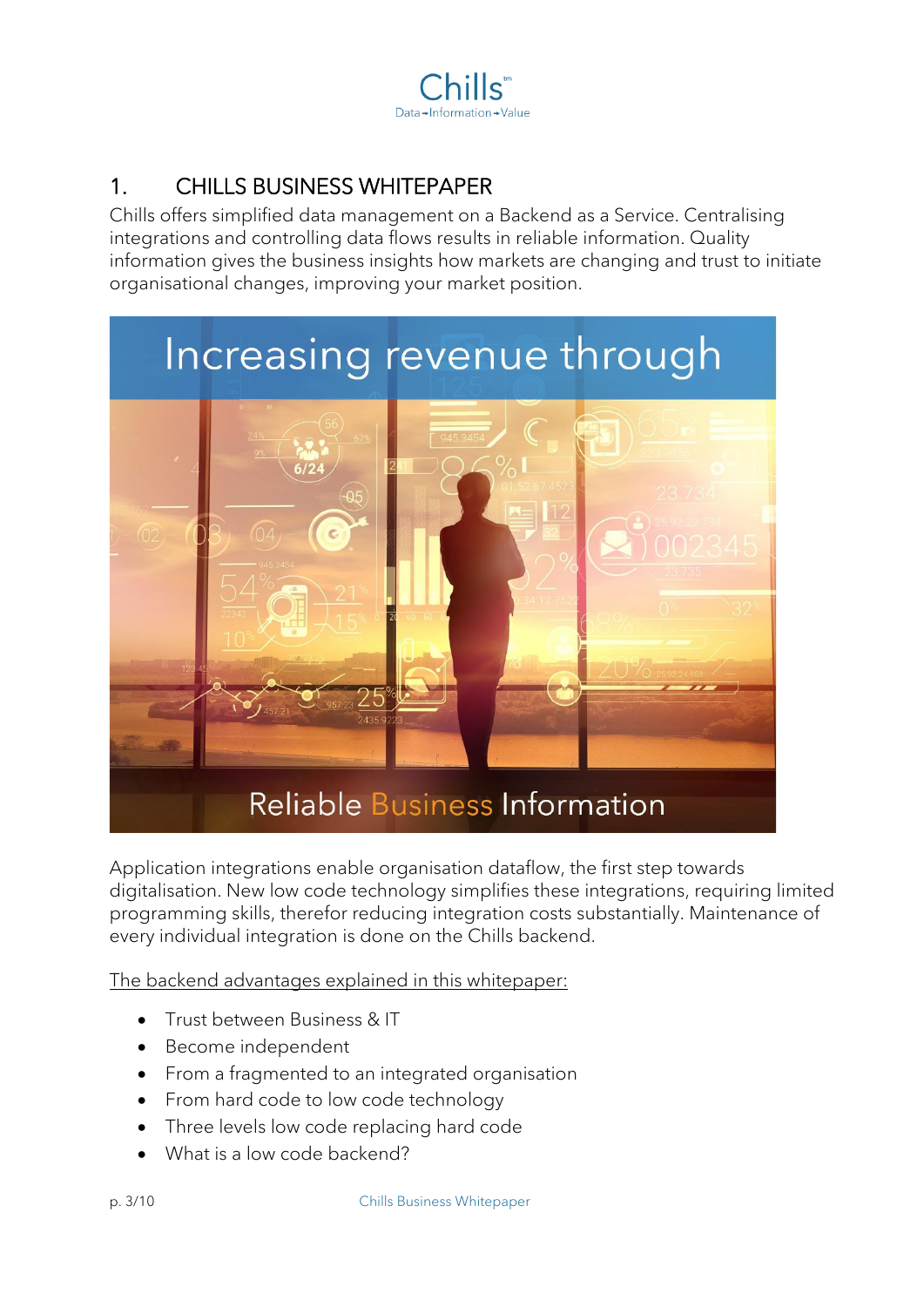

## <span id="page-3-0"></span>2. TRUST BETWEEN BUSINESS & IT



Chills enables the automation of repetitive tasks. Business proposals are implemented and released the same day. This creates a strong and trustworthy collaboration between business and IT. Building together an agile organisation strengthening the relationship with customers. The Chills backend shows a transparent overview of all integrations and visualises the data flow.

People in your organisation deliver the applications improvements. They possess business process knowledge and understand the application supporting it. The rapid implementation of improvements encourages them to make their work more efficient. This is how Chills mobilises your workforce, contributing to a more efficient organisation.

Mobilisation of people's competences is a prerequisite to shape and reshape your organisation. Chills motivates people to actively participate in organisation development. Collaboration between business and IT makes it fun and exciting responding to future challenges.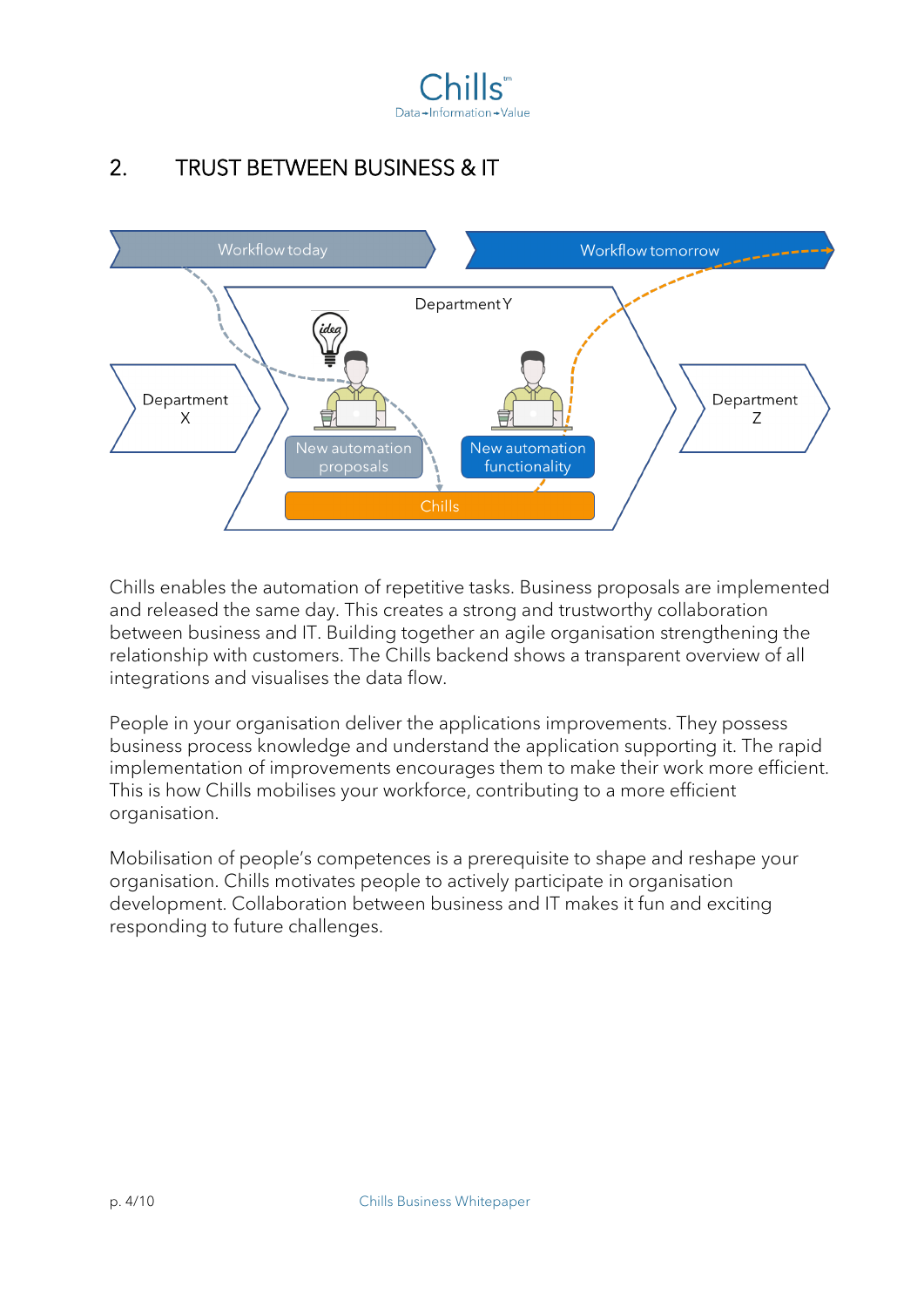

## <span id="page-4-0"></span>3. BECOME INDEPENDENT



Today organisations are locked in their applications delivered by numerous providers where hard-coded changes are expensive, time consuming and have a potential high failure rate. Dependency on various software providers is not the preferred situation for organisations.

A limited technical skillset is required to operate Chills and there is no need for extensive hard code programming knowledge. This disconnects your organisation from the expensive business model of your current application/integration providers.

The Low code community builds continuously new integration and automation functionality. Customers vote on the Chills backend prioritising the "most wanted" functionality.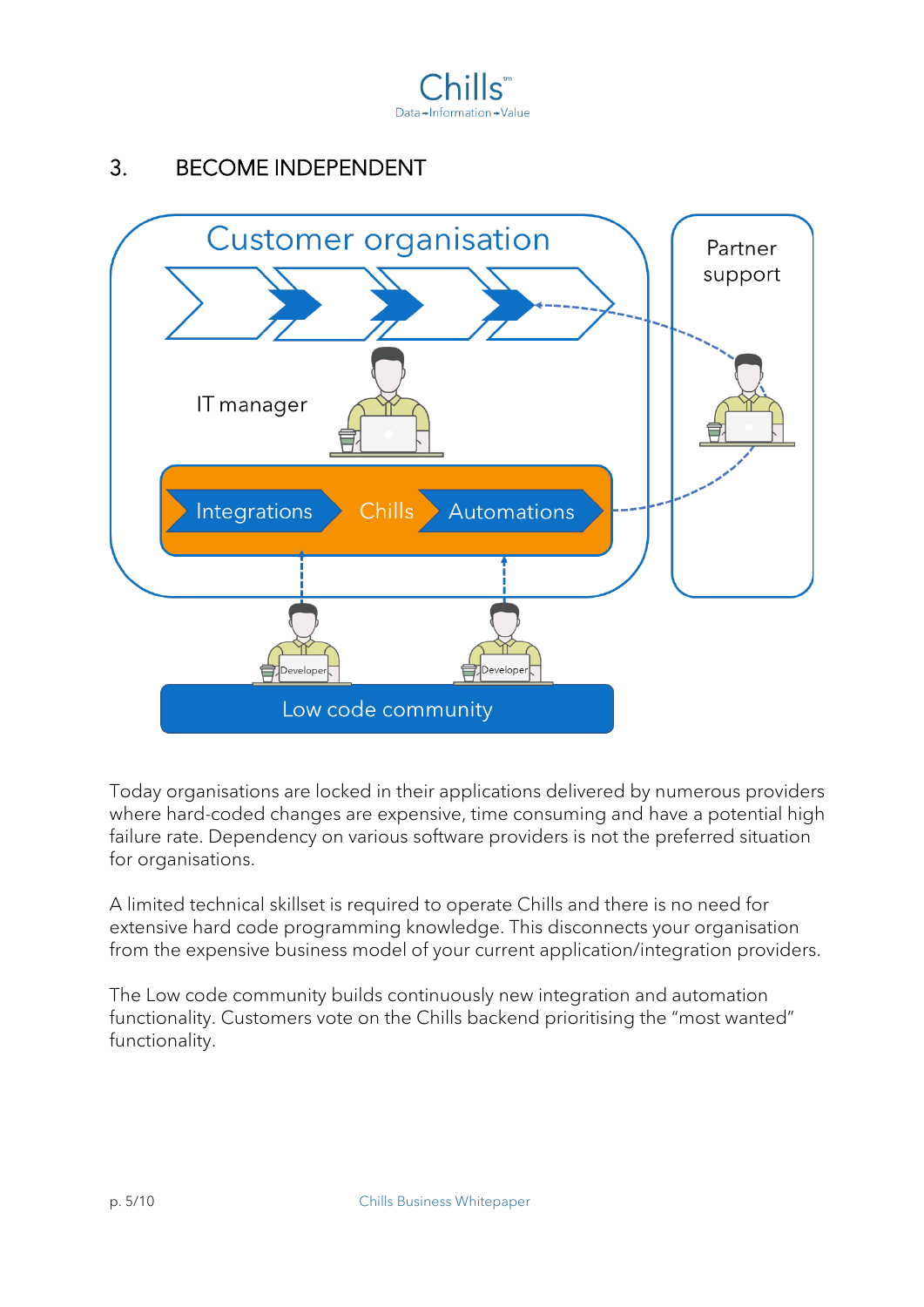

### <span id="page-5-0"></span>4. FROM A FRAGEMENTED TO AN INTEGRATED ORGANISATION



It is difficult to predict market changes, but one thing is for sure, change will happen! Your customers are daily confronted with new possibilities in terms of product and service features and the way they are offered. The good news, you are prepared using Chills.

Prepare for uncertainty using a backend to manage your integrations. This flexibility leads to your market leadership being the preferred supplier of products and services. You build an image of a forward-looking organisation people, businesses and organisations will use as an example.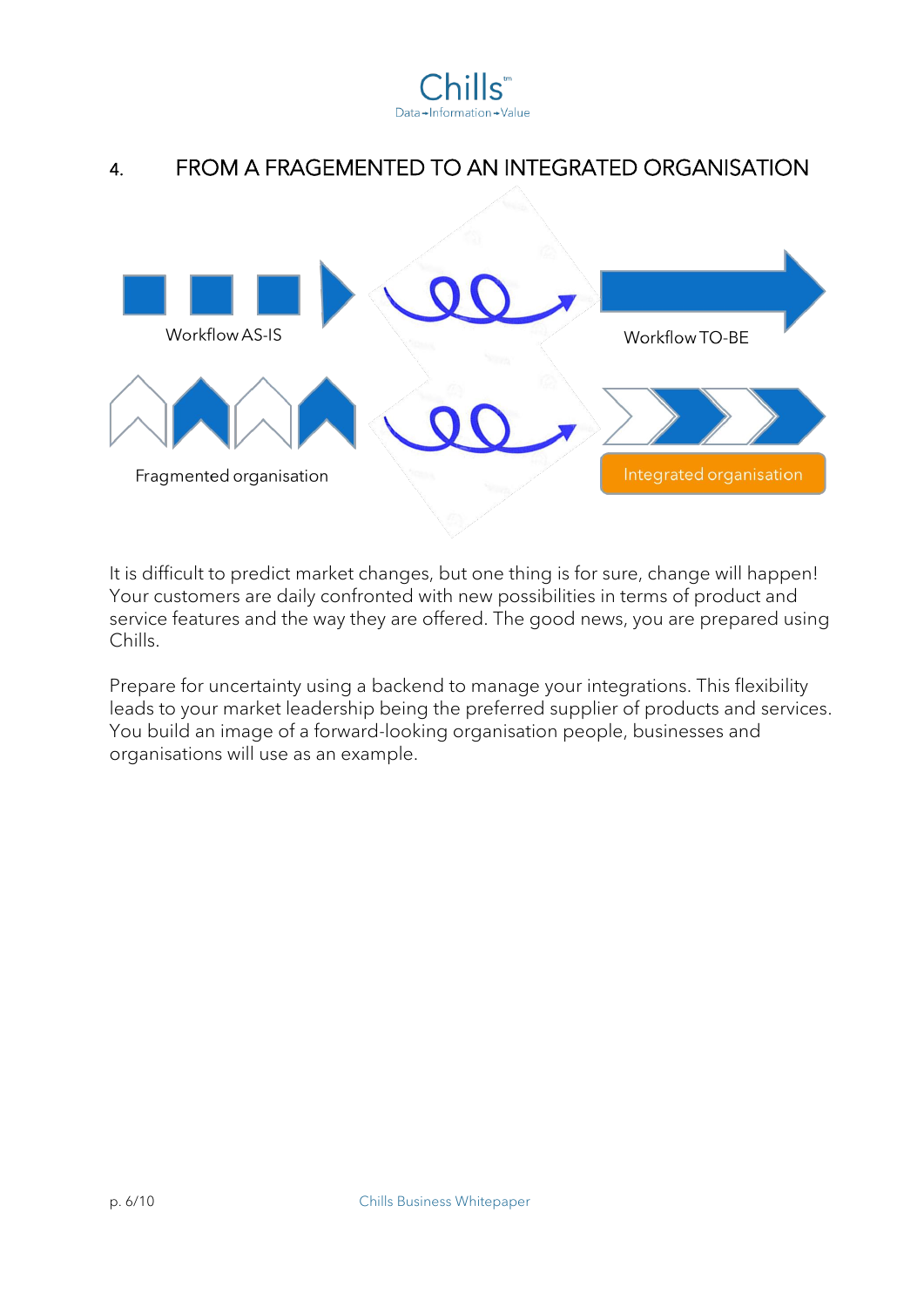

## <span id="page-6-0"></span>5. LOW CODE VERSUS HARD CODE TECHNOLOGY



#### Hard code integrations

Today most application integrations are hard coded. A hard-coded integration is often a black box for customers and inflexible. When an application, database design or business requirements change, the integration must be reprogrammed.

#### Connection low code & hard code

Low code is much more *business* friendly. It is an interface on top of hard code integrations while simultaneously allowing access to the hard code. An integration is managed in the low-coded frontend controlling the hard-coding. This low-coded integration or automation is created on the Chills backend. A low-coded integration or automation connects databases or automates a part of a business process. The parameters and credentials you write in a hard-coded integration are now the parameters you fill in the low-coded frontend.

#### Increased resource pool of programmers

Low code simplifies programming to the extent that more "citizen" developers can contribute. They can quickly create the data flows while the experts do their expert work in the hard coding. This speeds up your digitalisation at a lower cost.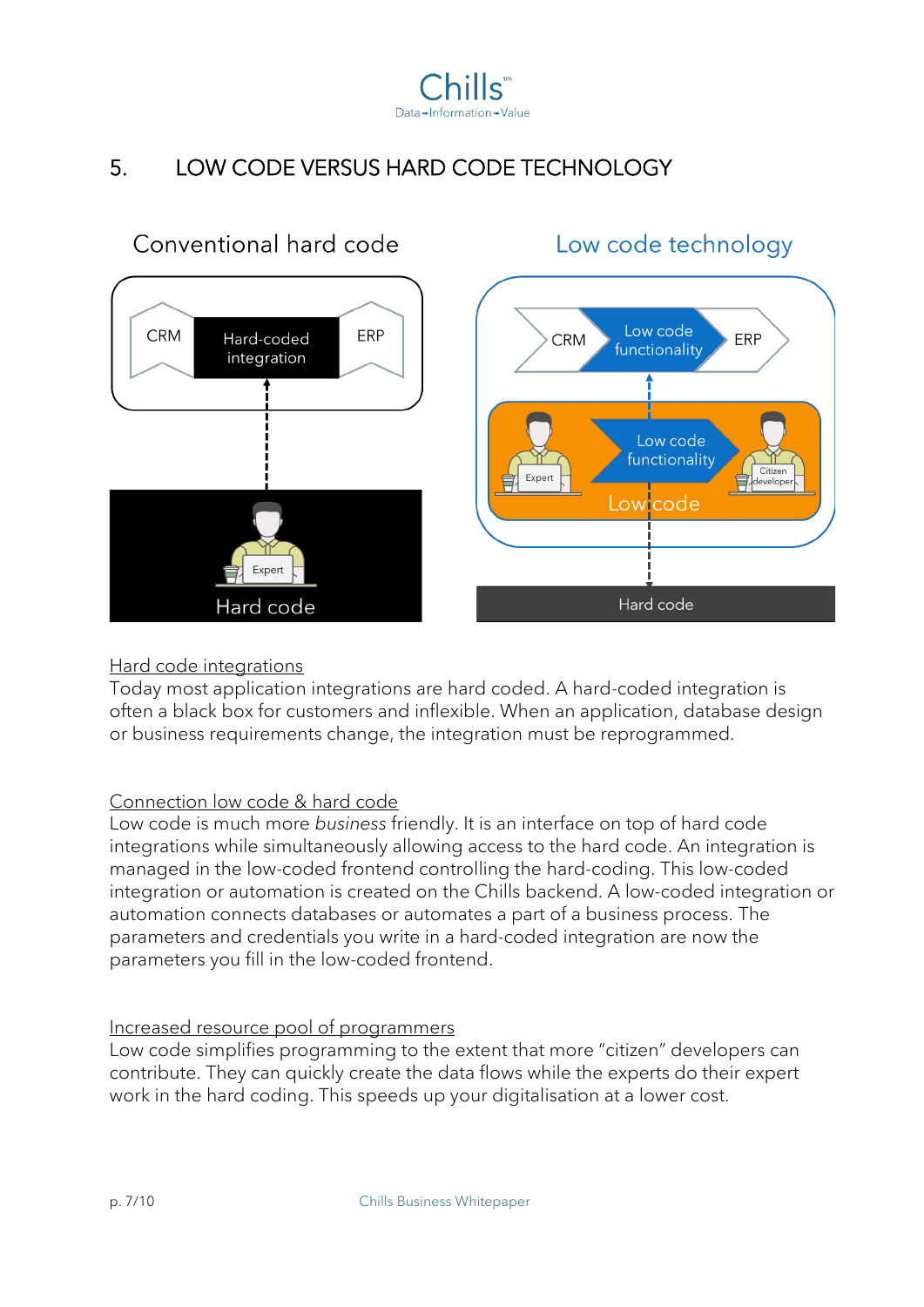

## <span id="page-7-0"></span>6. THREE LEVELS OF LOW CODING REPLACING HARD CODING



Chills has divided hard code into three levels of low coding. In each level you create a part of the integration/automation while still having access to the hard coding.

#### Level 1 Backend access

At this level you create Datasources connections through their API's. Datasources contains all tables with data from your business process applications. All data is available *without* storing it on the Chills backend.

#### Level 2 Adapter management

Adapters makes the connection between Datasources. Different Adapter types are available, each fulfilling another purpose. The pipe Adapter creates data transfer using drag and drop functionality. This enables the definition of master data transferring the same data to all other Datasources, creating data quality throughout the entire business process.

#### Level 3 Data Flow creation

In an Adapter you process data using the graphical interface, connecting the bricks in a visual flow schedule. In each step you manipulate data to be transferred to the next. This data flow is tested and saved as a unique version. In case of errors the previous version is reinstalled immediately.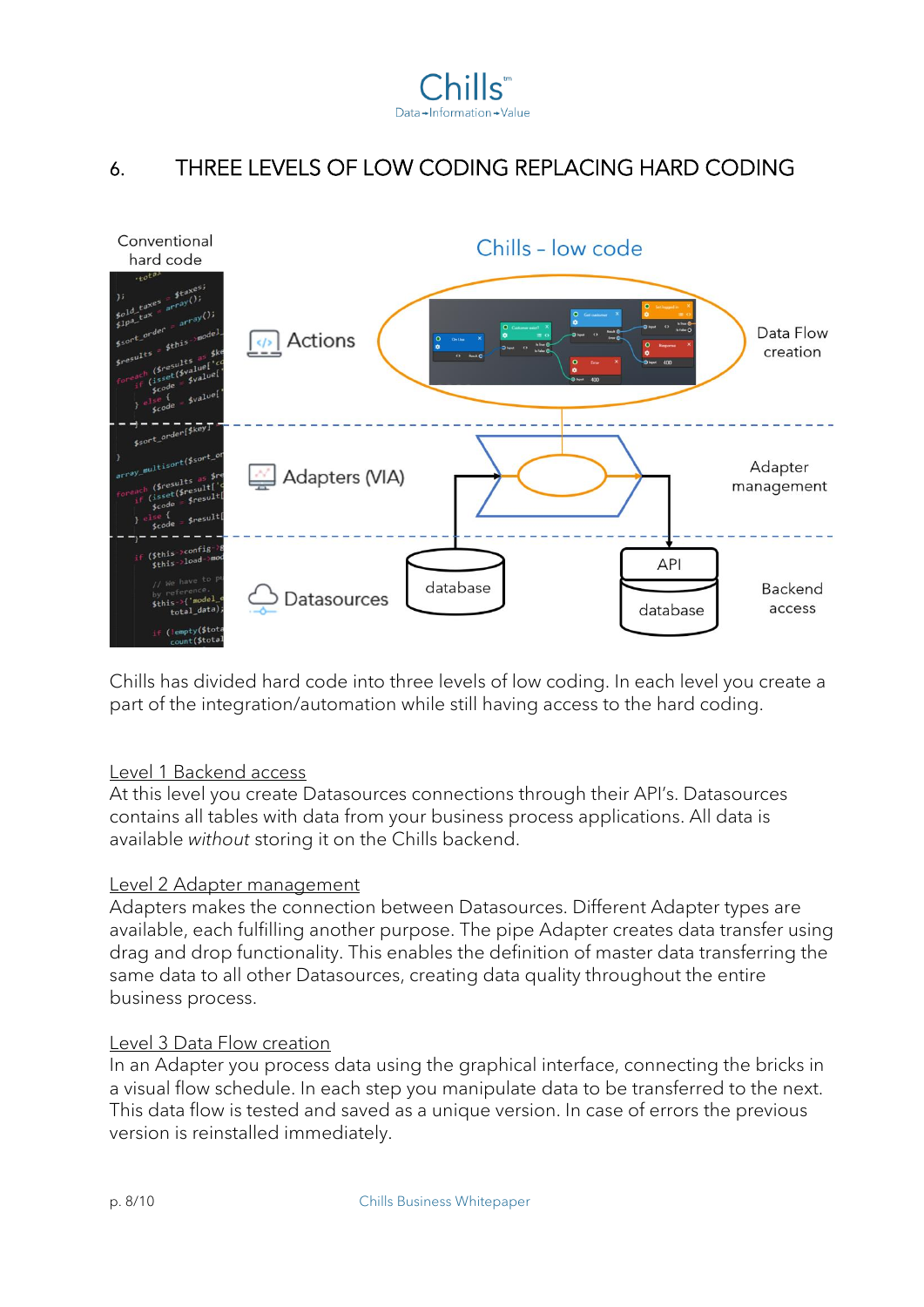

## <span id="page-8-0"></span>7. WHAT IS A LOW CODE BACKEND?



A low code technology backend uses no hard coding when developing integrations and automations through a graphical user interface. Creating dataflows using a mix of pre-made low code functionality and self-developed tools like Actions. The traditional hard coded backend can gradually be phased out.

Low code technology is summarised as: "The automation of hard coding".

A low code backend literally fills up the gap between business and IT. Together they design new data flows, the business requires. The graphical user interface enables creation, storage, and updates of all low-coded data flows. A low code backend functions as a map visualising the business information highway.

A low coded backend sits on top of hard coding hosted by any service provider. This type of backend combines the best of both applications & server hosting. It is visual like an application, but the costs are usage dependent. The more data flows developed; the more processor capacity required to drive these data flows. The amount of data processed through each flow is a cost driver.